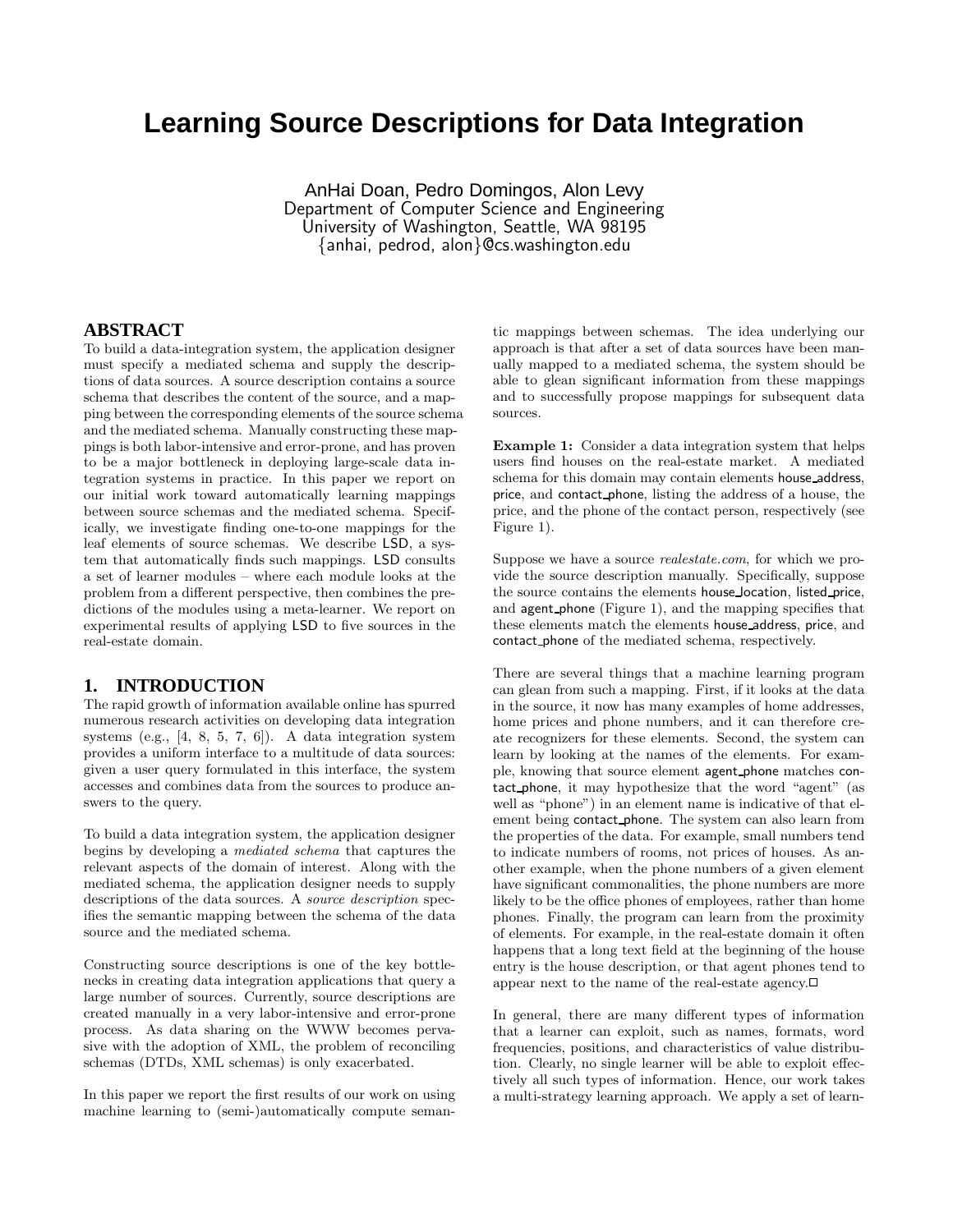

Figure 1: Source *realestate.com* returns data that is in its local schema, which then needs to be mapped to the mediated schema of the data integration system.

ers, each of which learns well certain kinds of patterns, and then the predictions of the learners are combined using a meta-learner. In addition to providing accuracy superior to any single learner, this technique has the advantage of being extensible when new learners are developed.

We describe the LSD (Learning Source Descriptions) system that we built for testing this approach, and our initial experimental results. The results show that with the current set of three learners, we already obtain predictive accuracy of 62-75% prediction in a fairly complex domain of real-estate data sources. Our work currently focuses on finding one-toone mappings for the leaf elements of source schemas.

Learning Source Descriptions versus Wrapper Learn-

ing: We emphasize that the learning problem we consider here is different from the problem of learning wrappers. Wrappers are programs that convert data coming from a source (say, in HTML format) into some structured representation that a data integration system can manipulate (e.g., XML). In wrapper learning, the focus is on extracting the structure from the HTML pages. By contrast, here the focus is on finding the semantic mapping between the tags/attributes in the data source and those in the mediated schema. Hence, throughout the discussion we assume that the data in the source is already given to us in XML.

## **2. THE SCHEMA-MATCHING PROBLEM**

Schema Definition: We model a schema with a tree the nodes of which are XML tag names. Figure 2 shows a fragment of a mediated schema G and a fragment of a source schema M. We also refer to the nodes of the schema tree as schema elements. Each schema element has a name and values (also called instances). In a schema tree, element B being a child of element A simply means that an instance of A may contain an instance of B. For example, in G the name of the schema element corresponding to the address of a house is house address, and its instances are text strings specifying the address, such as "123 Fairview Ave., Seattle, WA 98135" or "4028 13th Str.". The former string contains an instance of element city ("Seattle"), while the latter does not. As such, our schema language can be considered a simplified version of XML DTD, where  $parent =$ child1?child2?...childn?.

The Schema-Matching Problem: Given a mediated-

schema tree G and a source-schema tree M, both expressed in the above schema language, in general the schema matching problem is to find some mappings between the two schemas. The simplest type of mapping is 1-1 mapping between a node in the source-schema tree and a node in the mediatedschema tree, such as the mappings shown in Figure 1 and mentioned in Example 1. More complex types of mapping include mappings from a node in a tree into several nodes in the other tree (e.g., num bathrooms in one schema is the sum of num full bathrooms and num half bathrooms in the other), and mappings between a node in a schema and the values of another node in the other schema (e.g., handicap equipped with values "yes/no" in one schema maps into the value "handicap equipment available" of amenities in another schema).

As the first step, we focus on finding all 1-1 mappings between the nodes (elements) of the two schema trees. Specifically, in this paper, we limit our investigations to finding 1-1 mappings for the leaf elements of source schemas. Matching source-schema elements at higher levels requires developing learning methods that deal with structures, a topic we are currently exploring.

#### **3. THE LSD APPROACH**

We now explain in detail how our machine-learning approach works. In our discussion we shall use labels to refer to mediated-schema elements. We refer to the process of matching a source-schema element as classifying the element and assigning to it a proper label.

The Learning Phase: Suppose we start with the realestate mediated schema G shown in Figure 3.a. We create training data for the learning process by manually matching schema elements of source P with the elements of the mediated schema. Figure 3.c shows that source element a has been matched with mediated-schema element A, and b matched with B.

Next, we extract a set of house objects from source P. Figure 3.d shows two extracted house objects in XML. We train the learners using the extracted data. Each learner tries to learn the mediated-schema elements A and B, so that when presented with an element from a new source, the learner can predict whether it is A, B, or neither.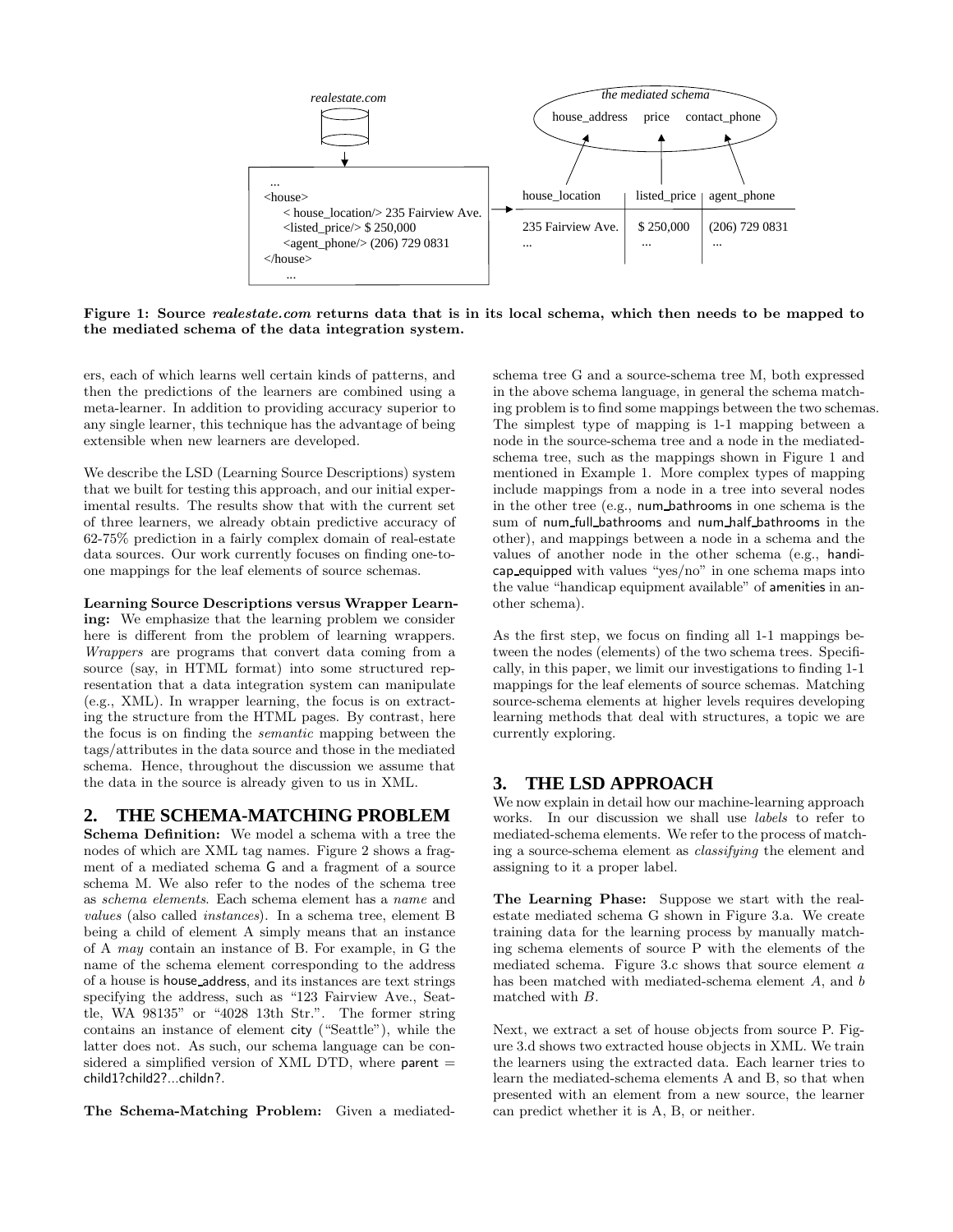

Figure 2: Schema fragments for the real-estate domain: (a) mediated schema, (b) source schema.



Figure 3: The learning phase for LSD.

Even though the goal of all learners is the same, each of them learns from a different type of information available in the extracted data. So each learner processes the extracted data into a different set of training examples. For example, learner  $L_1$  may deal only with *instances*, so it extracts the instances  $a_1$ ,  $a_2$ ,  $b_1$ ,  $b_2$  and forms the training examples shown in Figure 3.e. Example  $\langle a_1, A \rangle$  means that if a source element contains an instance  $a_1$ , then that source element matches A.  $L_1$  can form this example because  $a_1$  is an instance of source element  $a$ , and we have told it that  $a$ matches A.

As another example, suppose learner  $L_2$  deals only with  $ele$ ment names. Then it forms two training examples as shown in Figure 3.e. Example  $\langle a, A \rangle$  means that if element name is a, then it matches A.

The Classification Phase: Once the learners have been trained, we are ready to perform schema matching on new sources. Suppose we would like to classify schema element m of source  $Q$  (Figure 4.a). We begin by extracting a set of house objects from Q. Figure 4.b shows three extracted house objects. Next, we consider each house object in turn. Take the first house object in Figure 4.b. From this house object we extract and send each learner appropriate information about schema element  $m$  (Figure 4.c). Since learner  $L_1$  can only deal with instances, we send it instance  $m_1$ ; since learner  $L_2$  can only deal with names, we send it the name m, and so on.

Each learner will return a prediction list  $\{\langle A, s_1 \rangle, \langle B, s_2 \rangle\},\$ which says that based on the data of the first house object, it predicts that schema element m matches A with confidence score  $s_1$ , and matches  $B_1$  with score  $s_2$ . The higher the confidence score, the more certain the learner is in its prediction.

A meta learner then combines the predictions of all learners to form a final prediction (Figure 4.d). For example, the meta learner may predict A, which means that based only on data of the first house object, the learners, combined, think that m matches A.

We proceed in a similar manner for subsequent house objects. At the end of this process, we have obtained a prediction list for m that contain one prediction per house object (Figure 4.e). A prediction combiner then uses the list to predict a final matching result for element m. For example, the list shown in Figure 4.e is  $\{A, A, B\}$ . Based on this list, the prediction combiner may decide that  $m$  best matches  $A$ (Figure 4.f).

The Learners: In principle, any learner that can issue label predictions weighted by confidence score can be used. The current implementation of LSD has four modules: a nearest neighbor Whirl learner, a Naive Bayesian learner, a name matcher, and a county-name recognizer.

The Whirl Learner classifies an input instance based on the labels of its nearest neighbors in the training set [2]. It uses the TF/IDF similarity measure commonly employed in information retrieval. Whirl performs best on schema elements whose values are verbose and textual, such as house descriptions (free-text paragraphs), or limited but uniquely indicative of the type of the element, such as color (red, green, yellow, etc).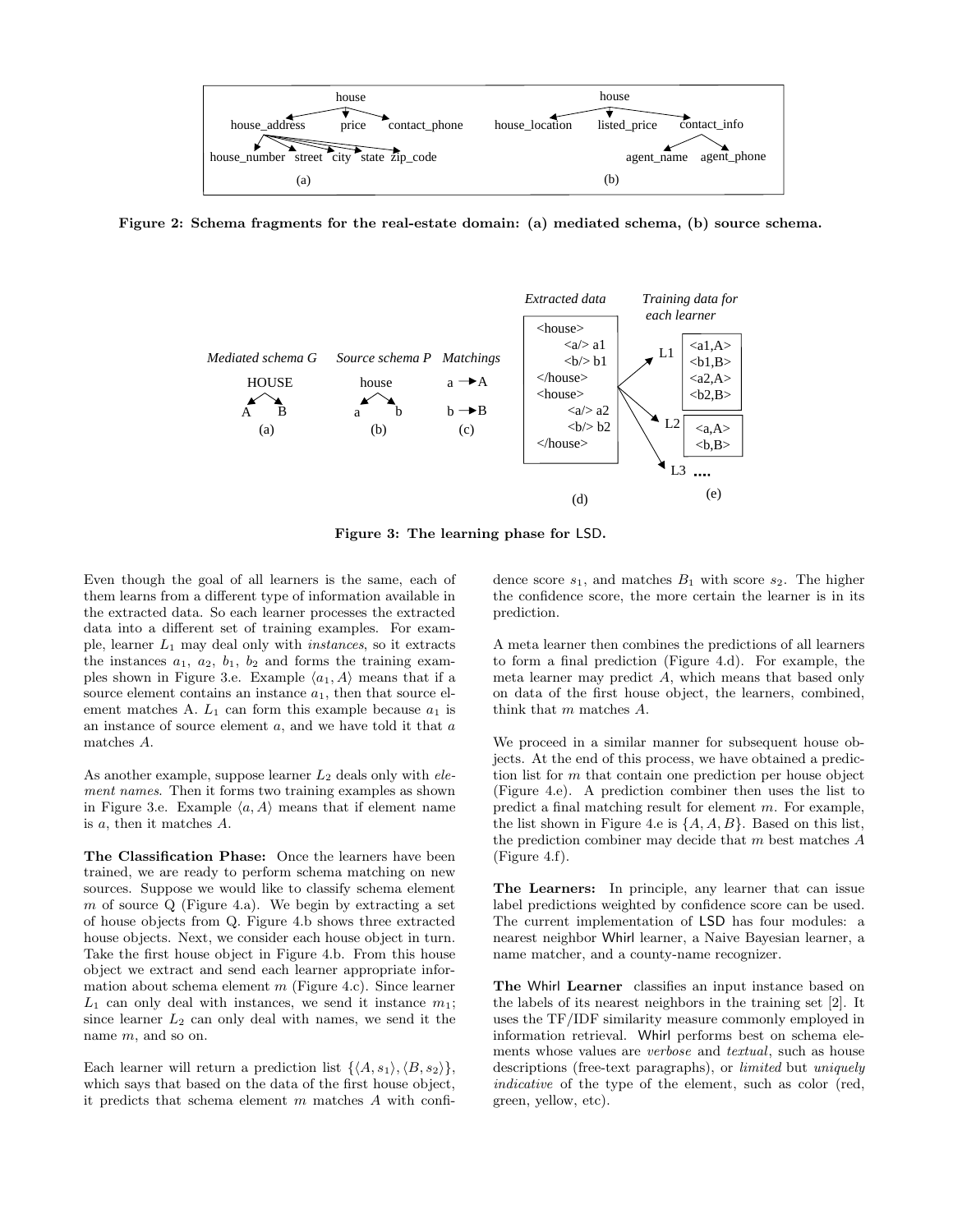

Figure 4: The classification phase for LSD.

The Naive Bayesian Learner exploits word frequencies [3], and works best when there are words that are strongly indicative of the correct label, by the virtue of their frequencies. For example, it works for house descriptions which frequently contain words such as "beautiful" and "fantastic" – words that seldom appear in other elements. It also works well when there are only weakly suggestive words, but many of them. It does not work well for short or numeric fields, such as color, zip code, or number of bathrooms.

The Name Matcher matches schema elements based on the similarity of their names, allowing synonyms. It also uses the TF/IDF similarity measure. This learner works well on unambiguous names (e.g., price or house location), and fails on names that are either ambiguous (e.g., office to indicate office phone) or too general (e.g., item).

The County-Name Recognizer searches a database pulled from the Web to verify if an instance is a county name. This module illustrates how recognizers with a narrow and specific area of expertise can be incorporated into our system.

The Meta Learner: The meta learner combines the predictions of the base-level learners using a machine learning method called stacking [14, 13]. In LSD, the meta learner is a linear discriminant machine. It uses the training data to learn for each combination of label and base-level learner a weight that indicates the relative importance of that learner for that label. Details of this learning process can be found in [13].

Then given an input instance, for each label the meta learner computes the weighted sum of the confidence scores that the base-level learners give for that label. It assigns the label with the highest weighted sum to the input instance.

The Prediction Combiner: This module uses the following simple heuristic to assign label to a source-schema element Q: Let T be the set of instances of Q that have been labeled. Suppose the label associated with the highest number of instances in  $T$  is  $L_1$ , and the label with the next highest number of instances is  $L_2$ . If  $L_1$  is the label of at least p% of instances in T, and  $|L_1 - L_2| \ge q$ , where p and q are prespecified thresholds, then assign label  $L_1$  to Q. Otherwise, report failure to assign label to Q. This heuristic is similar to the heuristic used in [12] for the same purpose.

## **4. EXPERIMENTS**

We have carried out preliminary experiments to evaluate the feasibility of our approach. We tested LSD on five real-estate sources that list houses for sale. Figure 5 shows the sources and their characteristics. These sources have a broad range of schema elements, from short ones such as num bathrooms (numeric values) to very long ones such as house description (free-text paragraphs). They contain elements of special formats, such as phone number and email, as well as elements whose successful classification requires knowledge beyond what is available in the schema and data. Finally, they also contain elements that do not have 1-1 matchings in the mediated schema. In short, these five real-estate sources present a challenging test domain for schema-matching algorithms.

We started by extracting 300 house objects from each source. Next we performed ten experiments, in each of which we picked three sources for training and two sources for testing. The system is trained on data from the training sources, and tested on data from the remaining sources.

The last two columns of Figure 5 show the average accuracy rate for each source. For example the numbers 24/31 in the first row means that on average the system correctly classified 24 out of 31 classifiable leaf elements of source realestate.yahoo. (An element is classifiable if it has an 1-1 matching in the mediated schema.) This corresponds to a 77% classification accuracy.

The results show that LSD performed quite well on the five sources, with accuracies ranging from low 60% to high 70%. It is important to emphasize that 100% accuracy is unlikely to be reached, simply because it is difficult even for humans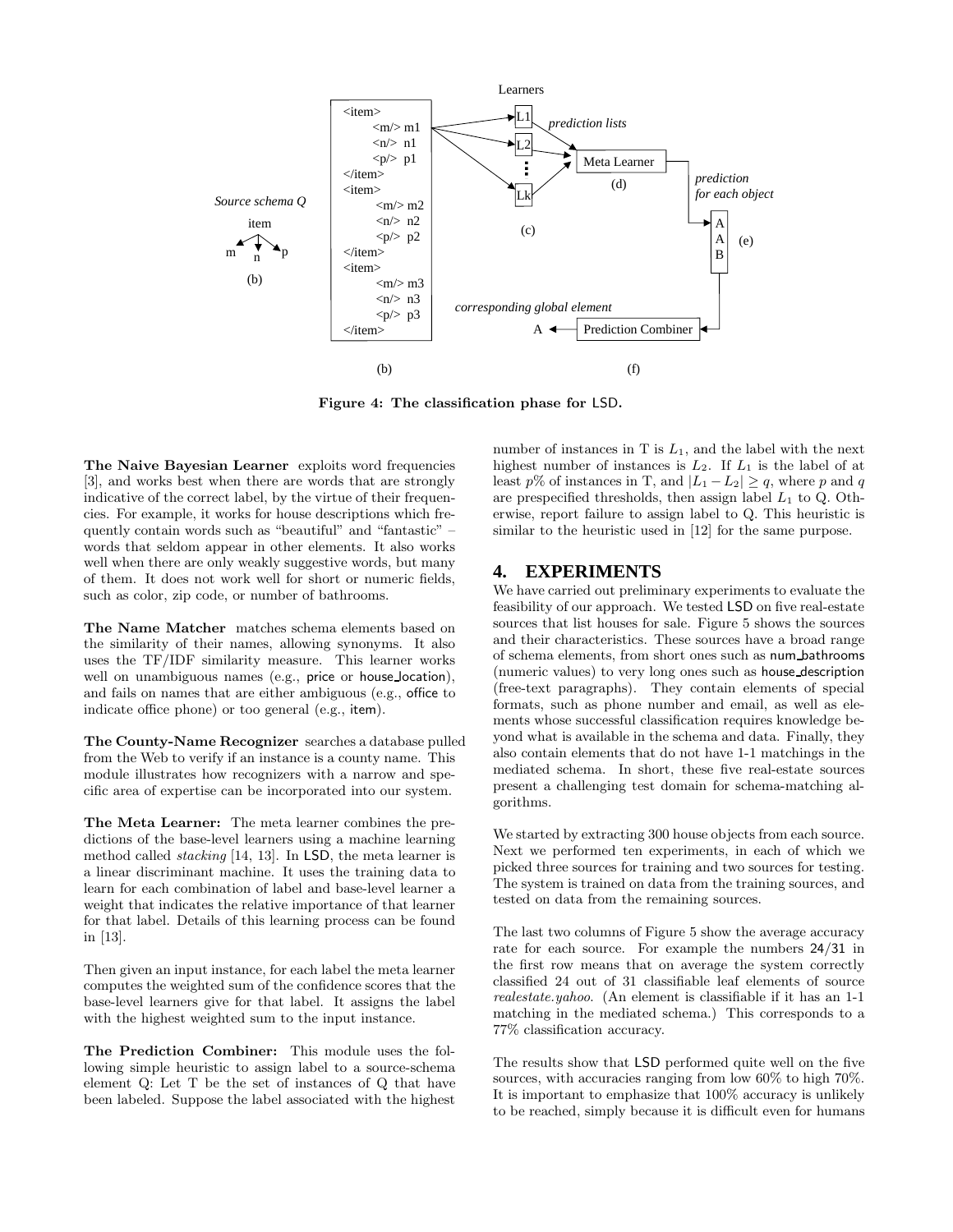| <b>Sources</b>          | Coverage             | #<br>elem | $#$ leaf<br>elems | $#$ class.<br>elems | Min-<br>max | <b>Heavy</b><br>textual | <b>Numeric</b> | <b>Spe</b><br>cial | Domain<br>Know. | Avg.<br>Accuracy | Per<br>cent |
|-------------------------|----------------------|-----------|-------------------|---------------------|-------------|-------------------------|----------------|--------------------|-----------------|------------------|-------------|
| realestate.yahoo        | national             | 31        | 31                | 31                  | $1 - 152$   | 3                       | 6              | 10                 | $\mathbf{0}$    | 24/31            | 77%         |
| homeseekers.<br>com     | national             | 33        | 31                | 31                  | $1 - 138$   | 2                       | 5              | 8                  | $\mathbf{0}$    | 20/31            | 64%         |
| nkymls.com              | Northern<br>Kentucky | 82        | 64                | 28                  | $1 - 56$    | 2                       | 6              | 6                  | $\mathbf{0}$    | 21/28            | 75%         |
| texasproperties.<br>com | Texas                | 56        | 52                | 42                  | $1 - 110$   | 2                       | 10             | 14                 | 4               | 26/42            | 62%         |
| windermere.com          | Northwest            | 39        | 35                | 35                  | $1 - 87$    | 3                       | $\overline{4}$ | 8                  |                 | 22/35            | 63%         |

Figure 5: The characteristics and average classification accuracies of the five real-estate sources:  $\#$  elems: number of sourceschema elements;  $#$  leaf elems: number of leaf elements;  $#$  class. elems: number of leaf elements that are classifiable, i.e., having matching mediated-schema elements; Min-max: the minimal and maximal length of element instances, measured in words; Heavy textual: number of classifiable elements that are heavily textual; Numeric: number of classifiable elements that are numeric; Special: number of classifiable elements that have special format (such as phone number); Domain Know.: number of classifiable elements that require domain knowledge to be successfully classified; Avg. Accuracy: number of correctly classified leaf elements/number of classifiable leaf elements; Percent: average accuracy, in terms of percentage.

to reach that accuracy level. So the questions we consider now are (a) how much higher accuracy we can obtain, and (b) how to achieve that degree of accuracy.

To answer these questions, we are currently identifying reasons that prevent LSD from correctly matching the remaining 30-40% of the elements, and considering extensions to help obtain higher accuracy. A major reason that causes LSD to fail on some elements is unfamiliarity with that element type. For example, LSD could not match element suburb because it has never seen the word "suburb" in the name of an element before, nor did it recognize the instances of this element to be the names of the suburbs. This problem could be handled by adding more recognizers. LSD also did not do very well where there are only subtle or subjective distinctions, or no clear boundary among elements. For example, it failed to distinguish between lot description and house description (both free-text paragraphs). A quick fix to this is to concatenate all the instances of an element together to form a mega document, then classify mega documents instead of individual instances. We believe that concatenating instances may amplify the subtle distinction among elements to the extent that the current learners can distinguish them.

## **5. RELATED WORK**

Work on (partially) automating the schema matching process can be classified into rule-based and learner-based approaches. Works in the rule-based approach include [10, 11, 1]. The Transcm system [10] performs matching based on the name and structure of schema elements. Both schemas M and G are represented with tree structures with labeled nodes, a node X in M matches a node Y in G if X label matches Y label (allowing synonymous labels) and/or certain child nodes of X also match certain child nodes of Y. Therefore, in the case node X of M is a leaf element, Transcm's work amounts to using only the name matcher to match X. The Artemis system [1] uses names, structures, as well as domain types of schema elements to match schemas. In general, existing rule-based systems utilize only information inherent in the schemas, whereas our approach exploits both schemas and data (i.e., values of schema elements), to perform matching.

Works in the learner-based approach include [9, 12]. The Semint system [9] uses a neural-net learner. The ILA system [12] matches schemas based on comparing objects that it knows to be the same in both the source and the mediated schema. Both ILA and Semint employ a single type of learner and therefore have limited applicability. For example, ILA works only if sources share some objects and these objects can be identified. Object identification cannot be done effectively in the real-estate domain, where many brokerage firms go to great length to conceal house identity (by giving only a partial house address) to avoid being left out of the process. Another example is that the neural net of Semint cannot deal effectively with textual elements. However, we note that learners that have been studied by works in this approach can be easily incorporated into our system. In fact, in the next version of LSD we intend to add the object-based learner of ILA.

## **6. CONCLUSIONS AND FUTURE WORK**

We aim to build data integration systems that can explore the Web, find relevant sources, add them to the systems, and automatically learn their descriptions. Towards this end, we have built LSD, a prototype system that uses machine learning to automatically match source schemas with the mediated schema. LSD employs a diverse range of learners each of which draws knowledge from a different source. As such, LSD can easily incorporate the previous approaches, and provides a broader range of applicability. We applied LSD to five sources in the real-estate domain. The experimental results demonstrate the feasibility and promise of our approach.

In this paper we have focused on finding 1-1 mappings for the leaf elements of source schemas. In the near future we would like to explore a range of learning issues. We plan to continue working on improving LSD's classification accuracy. We want to add more learners to LSD and develop new methods to combine the learners effectively. We are